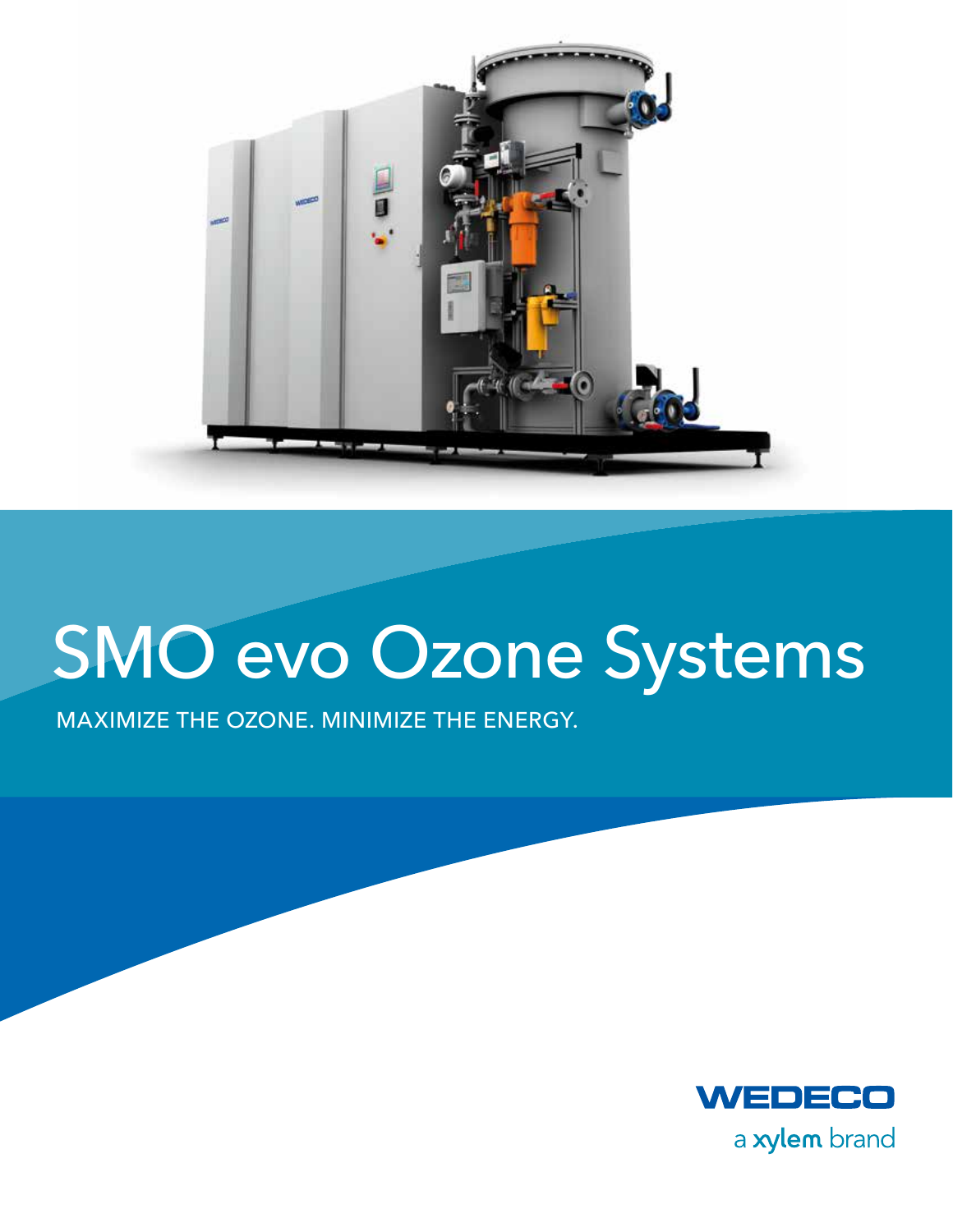## Ozone. Effective and environmentally friendly.

Ozone is one of the most powerful commercially available oxidants. Pollutants, colored substances, odors, and microorganisms are directly destroyed by oxidation, without creating harmful chlorinated byproducts or significant residues. By decomposing to oxygen as it reacts, ozone provides a cost effective and environmentally-friendly alternative to oxidation with chlorine, absorption (activated carbon), or other separation processes (membrane technology).

#### **Advantages of ozone**

- Ozone eliminates bacteria, viruses, and most other organic and inorganic contaminants
- • Ozone can replace and significantly reduce levels of dangerous chemicals such as chlorine
- • Ozone acts as a flocculant aiding in the removal of minerals such as iron and manganese

### SMO evo Generator

#### **Key features**

- For small to medium ozone requirements, producing 20 to 1,300 lbs. of ozone per day or 400g to 25kg per hour
- Equipped with Effizon® evo 2G electrode technology
- Manufactured in two principle configurations: 1) the Greenline with maximum energy efficiency and low lifecycle costs, or 2) the budget-oriented Smartline
- • Ozone generator, power supply unit, and control systems are installed on a compact, packaged skid
- All pipework, instrumentation, and cabling are fitted and tested prior to delivery
- Ozone leaves neither chlorinated byproducts nor unpleasant chemical tastes or odors
- • Ozone is generated safely on-site and controlled on demand from air/oxygen and power
- • No storage and handling of oxidants and other chemicals

#### **Applications**

For small to medium drinking water, water reuse, wastewater, and industrial treatment processes.

- **Disinfection**
- Taste and Odor
- Pulp and paper
- Membrane pre-treatment
- Disinfection by-product removal

**The France** 

### Maximize the ozone. Minimize the energy.

The Effizon evo 2G electrode, the core element of every SMO evo ozone system, enables achieving a level of reliability and energy efficiency that is unattainable with most other electrode technologies.

- The distinctive feature of this electrode is its unique double discharge gap. Ozone is formed on both sides of the dielectric, therefore lowering the applied specific energy and increasing ozone production.
- The electrodes are manufactured from inert materials making them highly resistant to corrosion. This means that Wedeco ozone generators are practically maintenance free, making any regular cleaning or replacement of the electrodes unnecessary.
- The overall optimized arrangement and vessel geometry further enhance the ozone production efficiency, while simultaneously achieving low specific energy consumption.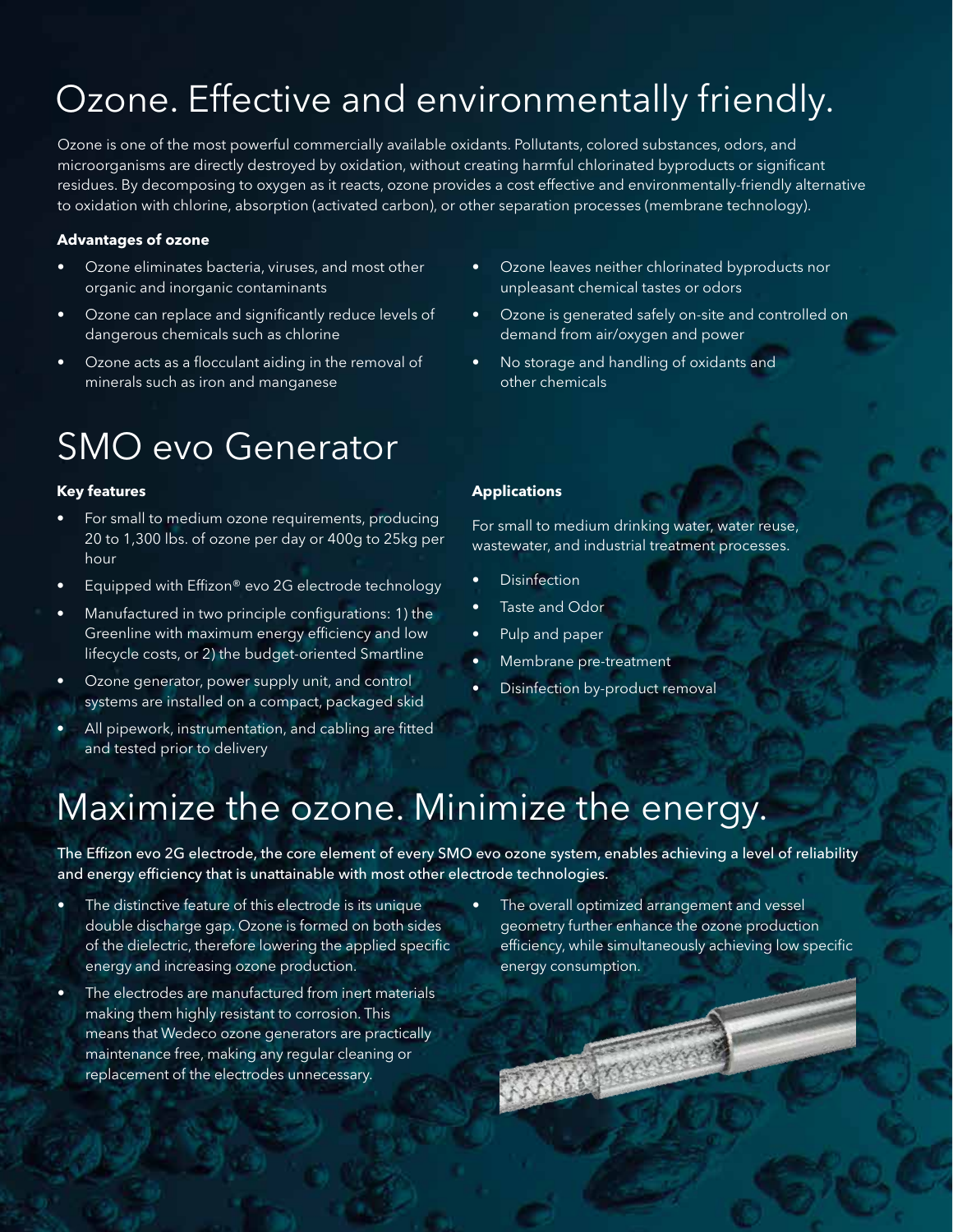### SMOevo. Engineered to deliver superior results to clients worldwide.

It is the sophisticated interplay between these components and processes that distinguishes the high efficiency, reliability, and flexibility of Wedeco ozone systems.

#### **Lowest lifecycle costs**

- Lowest aftermarket costs on the market due to virtually maintenance-free Effizon evo 2G electrode technology; electrodes do not require scheduled replacement or cleaning
- Nitrogen dosing up to 30 times lower than competitors
- Corrosion and performance issues mitigated by reducing the formation of nitrogen oxides (NOx) through ozone generators using less nitrogen
- Flexibility when selecting gas suppliers due to Ozone generator able to operate at elevated concentrations of hydrocarbons (THC) in the feedgas supply
- Low specific energy consumption saves on power costs
- Diverse ozone portfolio enables best design to meet site requirements

#### **Maximum operating flexibility**

- All ozone systems can be designed to operate with air, LOX, or PSA/VSA, on-site oxygen generation
- Efficient operation at elevated cooling water temperatures (up to 95ºF/ 35ºC)
- Startup to maximum capacity in only 30 seconds, thanks to reliable and thermal shock resistant electrodes
- Smooth ozone capacity control (from 1-100%) to suit process requirements
- Air conditioning system separates the ambient air and ensures protection class IP 54 allowing generator to be operated in high temperatures (up to 95ºF/ 35ºC), high humidity (up to 90%), and harsh or dusty surroundings.

#### **Customer-specific solutions**

- Generator vessel and power supply are separate units and can be arranged separately as an option
- • Ozone generator can be arranged upright or horizontally to suite local requirements
- • System customization available to meet specific requirements, or available in two principle configurations: 1) the Greenline with maximum energy efficiency and low lifecycle costs, or 2) the budgetoriented Smartline
- Ozone laboratory-scale and pilot-scale testing available
- Process expertise to optimize ozone system design offered through Xylem's R&D department
- Single source supplier for compete ozone system and process peripherals

#### **Simple installation**

- Experienced team of project engineers, application developers, and service personnel
- Completely preassembled and tested prior to delivery
- • Fully containerized ozone system solutions can be built to fit local footprint and operating requirements
- • Comprehensive connection options to superordinate controls (e.g. via SCADA, Profibus, etc.)

#### **Simple operation**

- Power supply unit is equipped with state-of-the-art semiconductors technology (IGBT) for improved system control
- PLC for internal control and monitoring
- • Local control touch screen panel (HMI)
- • Easy access to all systems and fittings relevant to service
- Operation and diagnosis via network control (remote diagnostics)